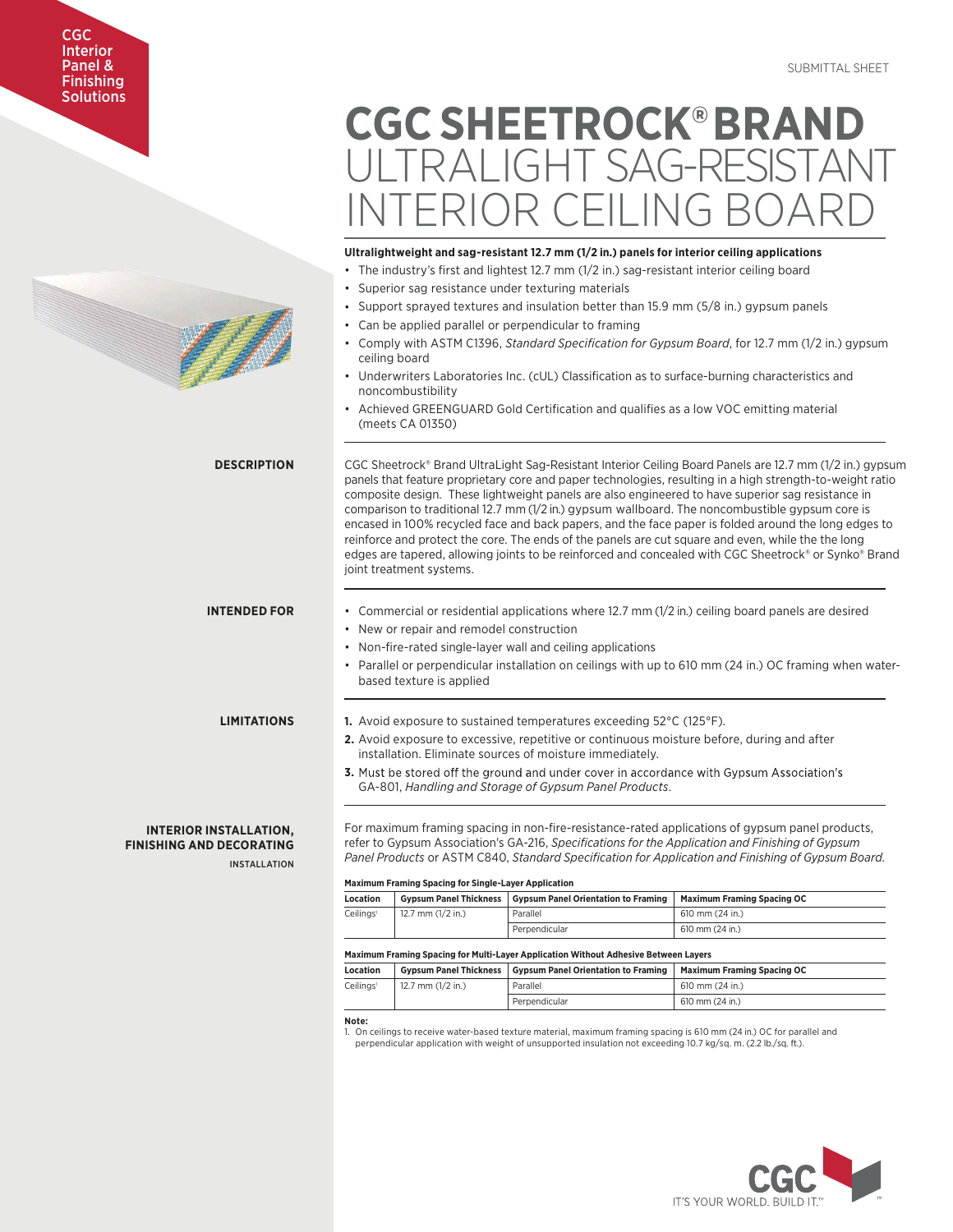FINISHING AND DECORATING For high-quality finishing results, CGC recommends CGC Sheetrock® or Synko® Brand interior finishing products.

> Painting products and systems should be used that comply with recommendations and requirements in Appendices of ASTM C840. For priming and decorating with paint, texture or wall covering, follow manufacturer's directions for materials used. Gypsum Association's GA-214, *Recommended Levels of Finish for Gypsum Board, Glass Mat and Fiber-Reinforced Gypsum Panels* should be referred to in order to determine the level of finishing needed to ensure a surface properly prepared to accept the final decoration.

> All surfaces, including applied joint compound, must be thoroughly dry, dust-free and not glossy. Prime with CGC Sheetrock® Brand First Coat™ Primer, Synko® Brand Pre-Coat™ Drywall Surface Equalizer or with an undiluted, interior latex flat paint with high-solids content. Allow to dry before decorating.

> To improve fastener concealment where gypsum panel walls and ceilings will be subjected to critical artificial or natural lighting, or will be decorated with a gloss paint (eggshell, semigloss or gloss), the gypsum panel should be skim coated with joint compound. This equalizes suction and texture differences between the drywall face paper and the finished joint compound before painting. When a Level 5 finish is required, use CGC Sheetrock® Brand Tuff-Hide™ Primer-Surfacer. See CGC Sheetrock™ Brand Tuff-Hide™ Primer-Surfacer Submittal Sheet (JC0156) for limitations and application instructions.

For more information, refer to CGC literature, *Finishing & Decorating Gypsum Panels White Paper* (J2010).

## **TEST DATA**

| Property<br>Noncombustibility               |                 | <b>Test Method</b><br>CAN/ULC-S114 | Requirement<br>Noncombustible                 | <b>CGC Sheetrock<sup>®</sup> Brand</b><br><b>UltraLight ICB Panels</b><br>Meets |
|---------------------------------------------|-----------------|------------------------------------|-----------------------------------------------|---------------------------------------------------------------------------------|
|                                             |                 |                                    |                                               |                                                                                 |
|                                             | Smoke developed | CAN/ULC-S102                       | N/A <sup>2</sup>                              | $\Omega$                                                                        |
| <b>Core hardness</b>                        | Field           | ASTM C473 (B)                      | Not less than 11 lbf $(49 N)^2$               | Meets                                                                           |
|                                             | End             | ASTM C473 (B)                      | Not less than 11 lbf $(49 N)^2$               | Meets                                                                           |
|                                             | Edge            | ASTM C473 (B)                      | Not less than 11 lbf $(49 N)^2$               | Meets                                                                           |
| <b>Flexural strength</b>                    | Parallel        | ASTM C473 (B)                      | Not less than 36 lbf $(160 N)^2$              | Meets                                                                           |
|                                             | Perpendicular   | ASTM C473 (B)                      | Not less than 107 lbf $(476 N)^2$             | Meets                                                                           |
| Humidified deflection, gypsum ceiling board |                 | ASTM C473                          | Not greater than 5/16 in. (8 mm) <sup>2</sup> | Meets                                                                           |
| <b>Nail pull resistance</b>                 |                 | ASTM C473 (B)                      | Not less than 77 lbf (343 N) <sup>2</sup>     | Meets                                                                           |

**Note:** 

2. Per ASTM C1396 for 12.7 mm (1/2 in.) gypsum ceiling board.